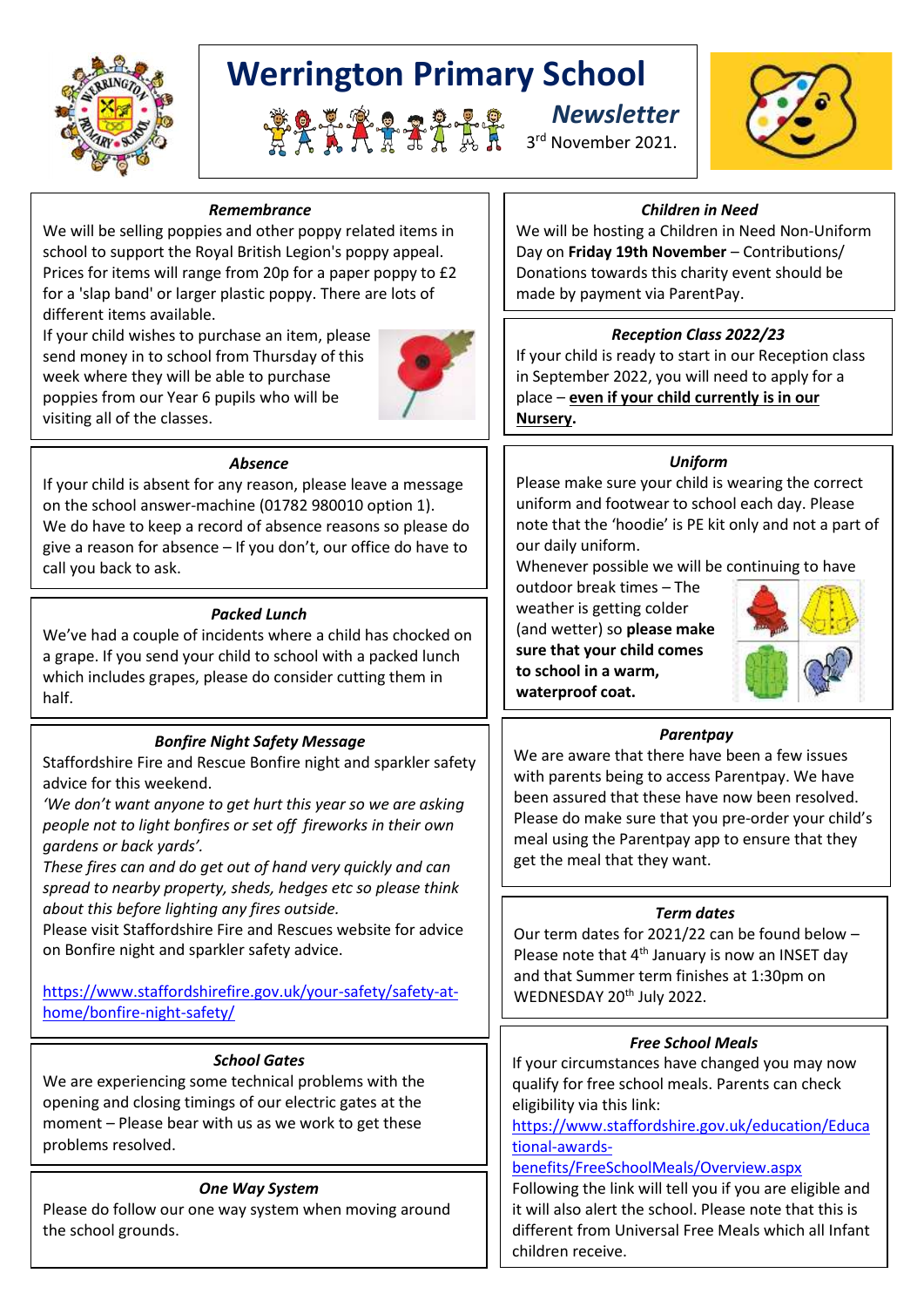#### *Safeguarding*

For your information: every school must have a designated lead and deputy designated lead officer for safeguarding issues.

Mr. McLauchlan is our designated

safeguarding leader and Mrs. Prince and Mrs. Bolton are the deputy designated safeguarding leaders.

If you believe that a child is at risk of

significant harm or is in need, then please do come to talk to us.

If you feel that you can't do this, then please phone either Staffordshire County Council First Response Team on 0300 111 8007 or Stoke on Trent Children and Young People's Services on 01782 235100. If you feel that a child is in immediate risk of harm, phone 999.

#### *Covid Checklist*



#### *Vacancy*

We are recruiting for an apprentice caretaker – If you know of anyone who would be interested in this opportunity, please signpost them to our website.

[http://www.werringtonprimary.org.uk/2021/0](http://www.werringtonprimary.org.uk/2021/09/14/vacancy-apprentice-caretaker/)

#### *Werrington Connects*

 $\frac{1}{2}$  /14/vacancy-apprentice-caretaker/apprentice-caretaker/apprentice-caretaker/apprentice-caretaker/apprentice-caretaker/apprentice-caretaker/apprentice-caretaker/apprentice-caretaker/apprentice-caretaker/apprentice

Our next Werrington Connects meeting takes place at 2:30 on Wednesday 24<sup>th</sup> November. It's a great opportunity to contribute to our school improvement ideas, volunteer to support school events and/or to meet other parents.

#### *Message from Staffordshire Police*

#### Dear Parents/Carers

Following our last letter regarding County Lines which we sent in May we wanted to get back in touch to remind you that you can still help.

County Lines is the term used to describe the networks of gangs and organised criminals who export illegal drugs into other areas of the country, often smaller areas, using dedicated mobile phone lines known as 'deal lines.'

They exploit children and vulnerable people to move and store drugs and money. Often, they do this using blackmail, intimidation and violence.

Staffordshire Police are working alongside our partners as part of a County Lines operation which has two aims – to arrest members of organised crime gangs who target young and vulnerable people, but also to identify young people who are at risk of criminality and to help divert them away from criminal exploitation.

We are asking education establishments and parents to help identify young people who are at risk of criminality, so they can be given help.

There are several signs to look out for that may indicate someone is involved in county lines:

- repeatedly going missing from school or home and being found in other areas
- **EXTERG** having money, new clothes or electronic devices and they can't explain how they paid for them
- getting high numbers of texts or phone calls, being secretive about who they're speaking to
- decline in school or work performance
- significant changes in emotional or physical well-being

We have produced a podcast which discusses the issue of County Lines and how support networks including parents and carers can help to protect children from exploitation.

To listen to the podcast (episode 6) visit: <https://thebeatpodcast.buzzsprout.com/>

No one school in Staffordshire is more or less affected by these problems. We know that the overwhelming majority of young people will never be affected by this issue but a conversation with your child will help us collectively make a difference. It is critical that young people know that there is help available if they are involved in County Lines activity and that they can get support from home, school and agencies who work with young people

You can find more information in the enclosed leaflet and on our website here[: https://www.staffordshire.police.uk/countylines](https://www.staffordshire.police.uk/countylines)

Thank you for your support in this matter.